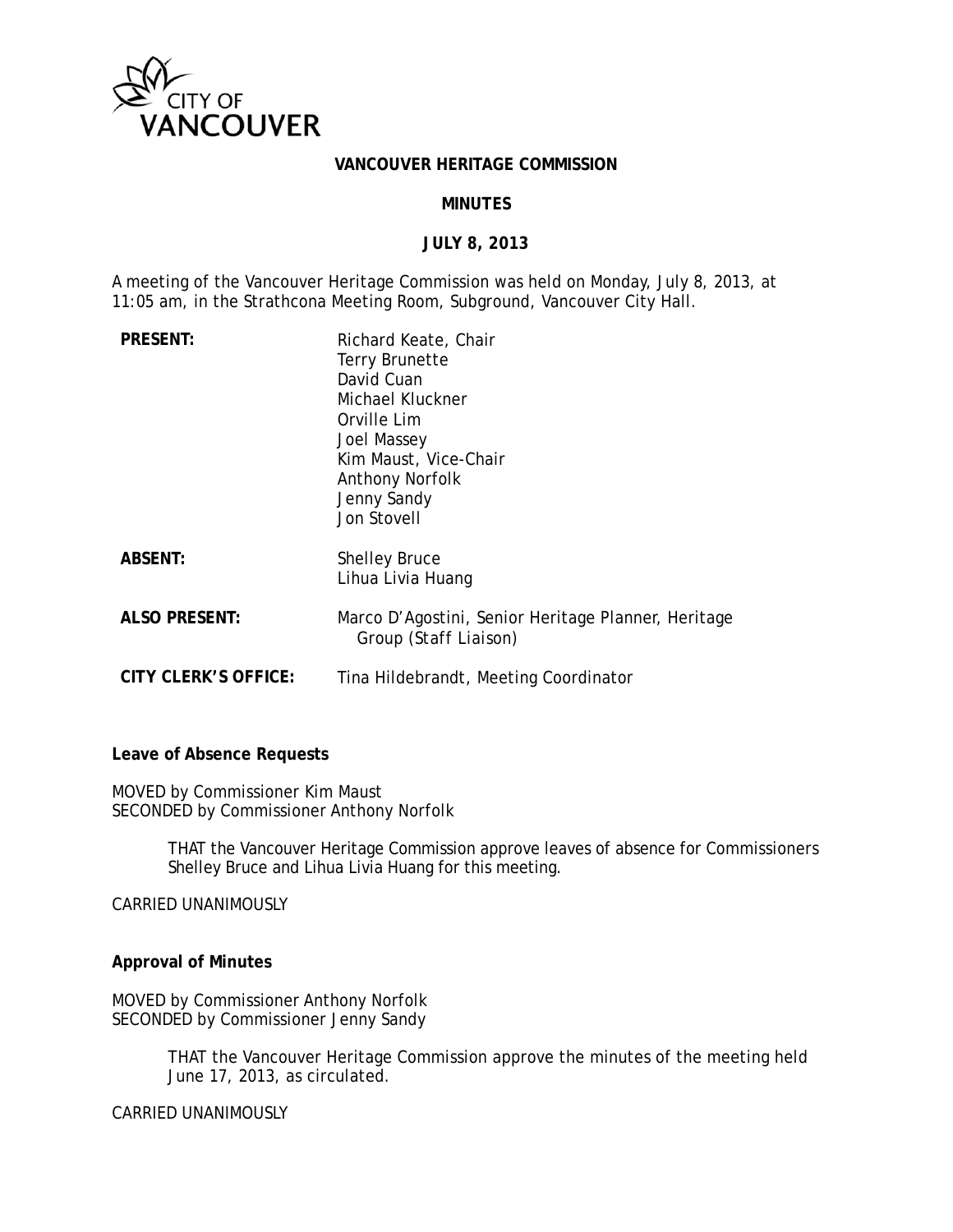### **1. Business Arising from the Minutes**

None

### **2. Conservation Review**

**(a) 1060 West 15th Avenue – Northey Residence VHR B (proposed) DE416755**

Applicant: Eszter Csutkai, Architect

Staff: James Boldt, Heritage Group

Issues:

- (i) Conservation of existing elements with the conversion to three units of the heritage building;
- (ii) Compatibility of infill development; and
- (iii) Overall proposal

Staff provided an overview of the application and, along with the applicant, responded to questions.

MOVED by Commissioner Jon Stovell SECONDED by Commissioner Kim Maust

> THAT the Vancouver Heritage Commission requests the applicant resubmit the project for 1060 West 15<sup>th</sup> Avenue (the Northey Residence) to the Commission for review, including an updated Statement of Significance and more complete Heritage Conservation Plan.

CARRIED UNANIMOUSLY

*\* \* \* \* \** 

*The Commission recessed at 12:16 pm and reconvened at 12:23 pm with the same members present.* 

*\* \* \* \* \** 

- **(b) 475 Howe Street former Stock Exchange Building A (M) (I) DE 416842**
- Applicant: Peter Hildebrandt, Iredale Group Architecture Peter Mitchell, representing the owner Donald Luxton, Donald Luxton & Associates

Staff: Marco D'Agostini, Senior Heritage Planner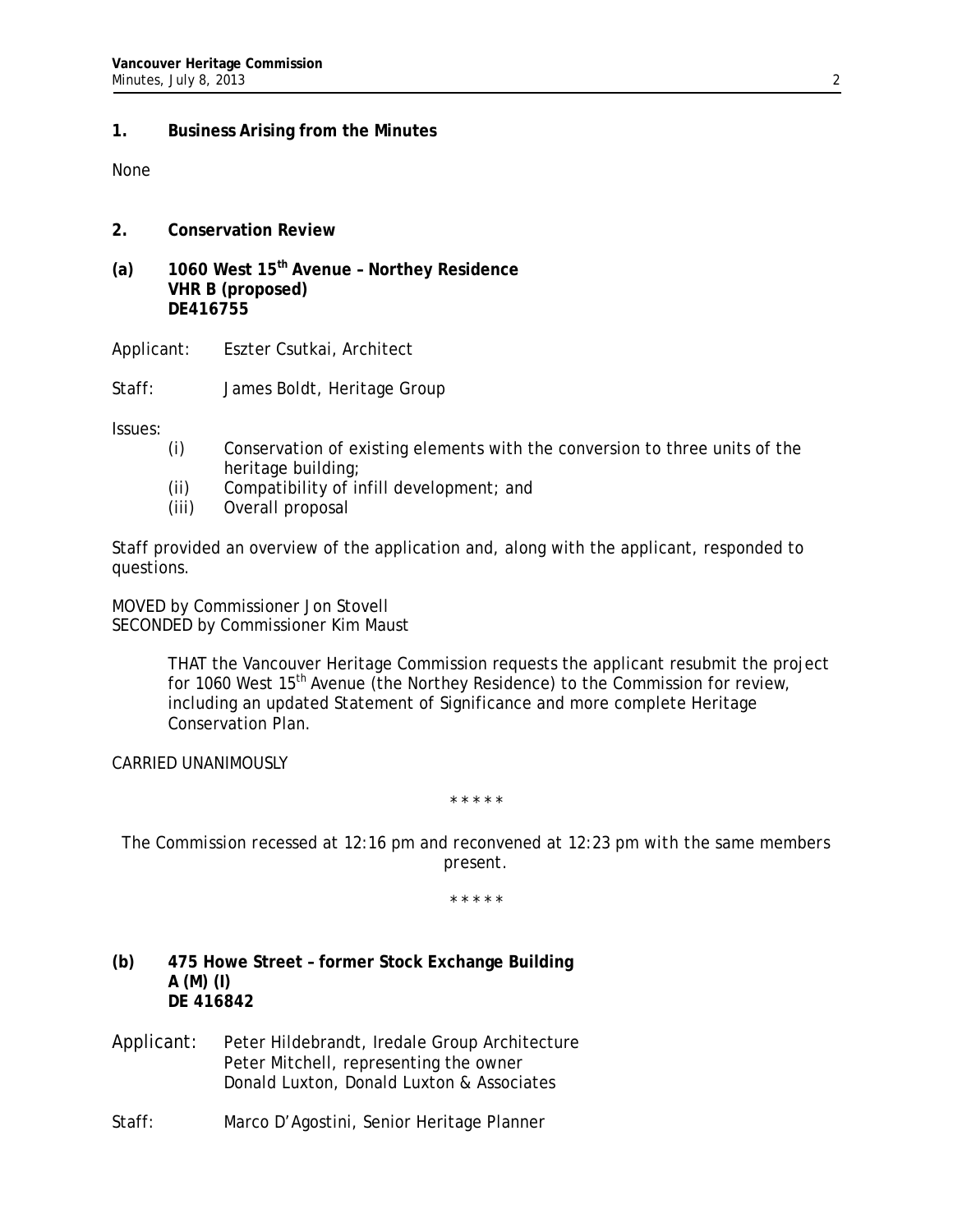Issues:

- (i) Revised SOS and conservation plan
- (ii) Integration of the new building with the former Stock Exchange Building (is the new building compatible with, subordinate to and distinguishable from the heritage building?)

The Staff Liaison along with the applicants provided an update on the project and responded to questions.

MOVED by Commissioner Kim Maust SECONDED by Commissioner Jon Stovell

> THAT the Vancouver Heritage Commission supports the development permit application, the revised Statement of Significance, and the conservation plan for 475 Howe Street (former Stock Exchange building) as presented at its meeting on July 8, 2013, noting the application's improvement to increase the heritage retention and the improvements in the tower's design that make it sub-ordinate, compatible and distinguishable from the heritage building.

CARRIED UNANIMOUSLY

# **3. Density Bank Update and Transfer of Density Policy**

## Staff: Marco D'Agostini, Senior Heritage Planner

The Staff Liaison provided an update, noting a review is under way on the current status of the density bank and that staff are preparing a report to Council on proposed amendments to policies that would facilitate heritage conservation in the city. He also sought the Commission's input on the findings and emerging directions.

In response to questions, the Staff Liaison agreed to include upcoming proposals for transfer of heritage density on future agendas.

### **4. Sub-Committee Reports**

Staff: Hugh McLean, Heritage Planning Analyst

Staff reviewed the report from the SoS/VHR Sub-Committee dated July 3, 2013, and responded to questions.

MOVED by Commissioner Michael Kluckner SECONDED by Commissioner Jenny Sandy

- A. THAT the Vancouver Heritage Commission supports adding the following to the Vancouver Heritage Register as a B-listing:
	- 1490 Balfour Avenue (Van Houten House); and